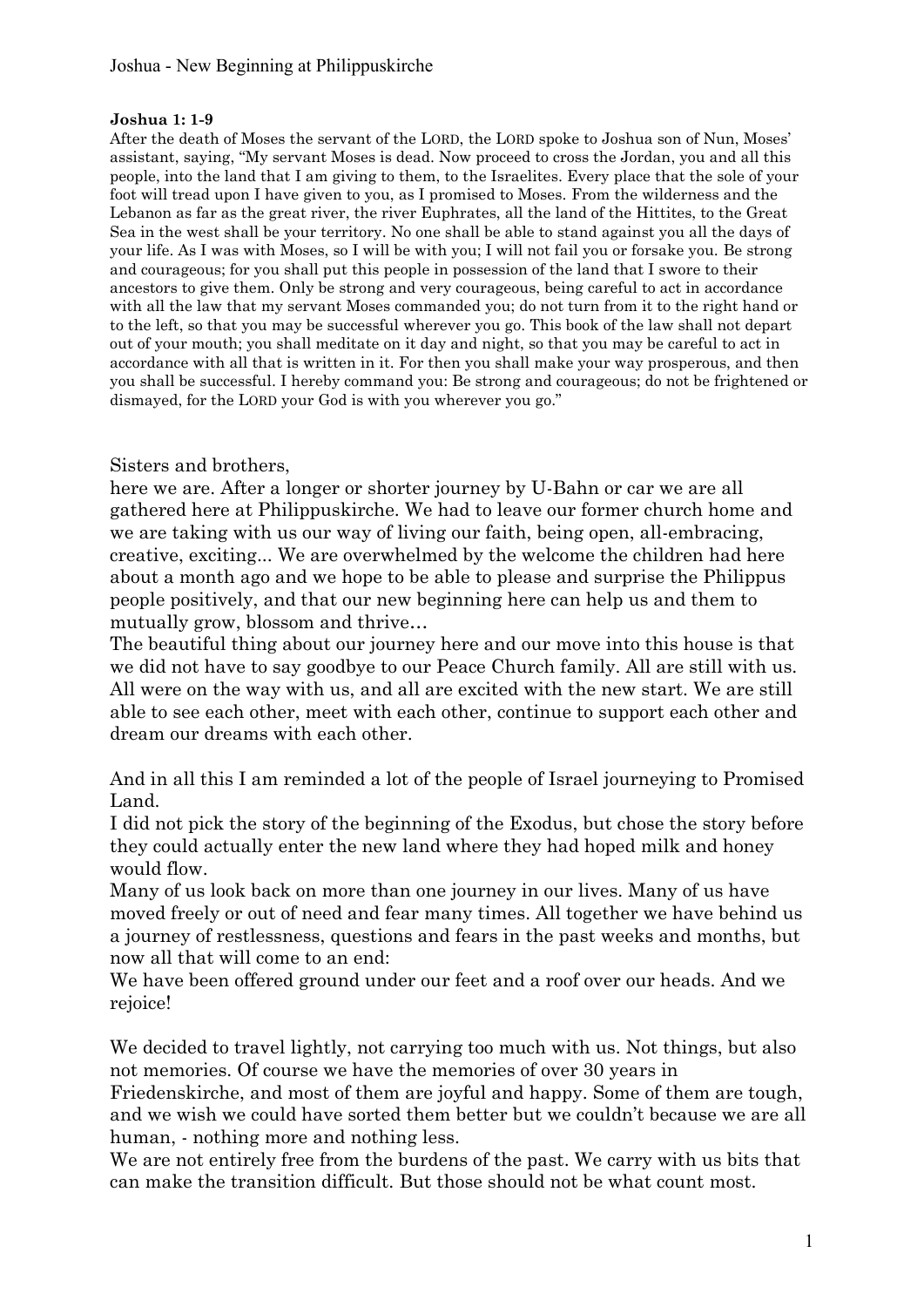What counts most is the precious knowledge that every step into the future is protected by a loving and guiding God.

And in order to understand that let's remember the story of Joshua.

For Israel a long era had come to an end. They"d lived in Egypt, a foreign country. They"d suffered from slavery and oppression, and they"d never felt really at home. They fled from Egypt and survived the long journey through the desert.

Temptations had come – like the golden calf - a god you could see and hold.

But there were also experiences that gave comfort and support.

They received new orders for life at Mount Sinai.

They discovered a reliable and trustworthy God, who"d accompany them and walk at their side.

The desert lay behind them.

The new land lay ahead.

Much of this is like our life journey.

We've managed to live through the past years, even though it didn't always feel comfortable. There were times in which we couldn"t live as we would have liked to.

We had to carry on, through our own times in the desert,

we had to free ourselves from bonds that threatened to hold us fast.

We had to take risks, we had to show courage and self-confidence.

Every now and again the past tried to catch up with us and haunt us.

At times we idealised the past, wishing we could turn back the clock.

Sometimes we"d walk in circles, build our own small holy shrines and be fascinated by them. Then we'd realize we'd followed the wrong path,

worshiped the wrong God.

And in all these experiences we also met the reliable, trustworthy God who loves us,

who calls us by our names,

who walks with us.

Now we are all standing in this new place.

And an exciting church life awaits us.

A new era begins.

For the people of Israel it starts on the bank of the Jordan, only a river away from the promised land.

What lies ahead?

The promise in those days was clear: The country of your future will reach from the mountains to the sea. There you shall live!

And the promised land for us?

We have set our feet on it... and we can see a church year lie ahead of us: an allage service next Sunday, our weekly programmes, the harvest festival in October, the sleepover of or kids in November, Advent and Christmas…

We are hoping all will go well, we are trusting that we can get familiar with some new ways in which things will have to take place, we have organised the bare bones already and are looking forward to sorting the details step by step. Getting to know the new place and our new host community will take time. And we have it. We have time and much more: we have trust and faith, friends at our side and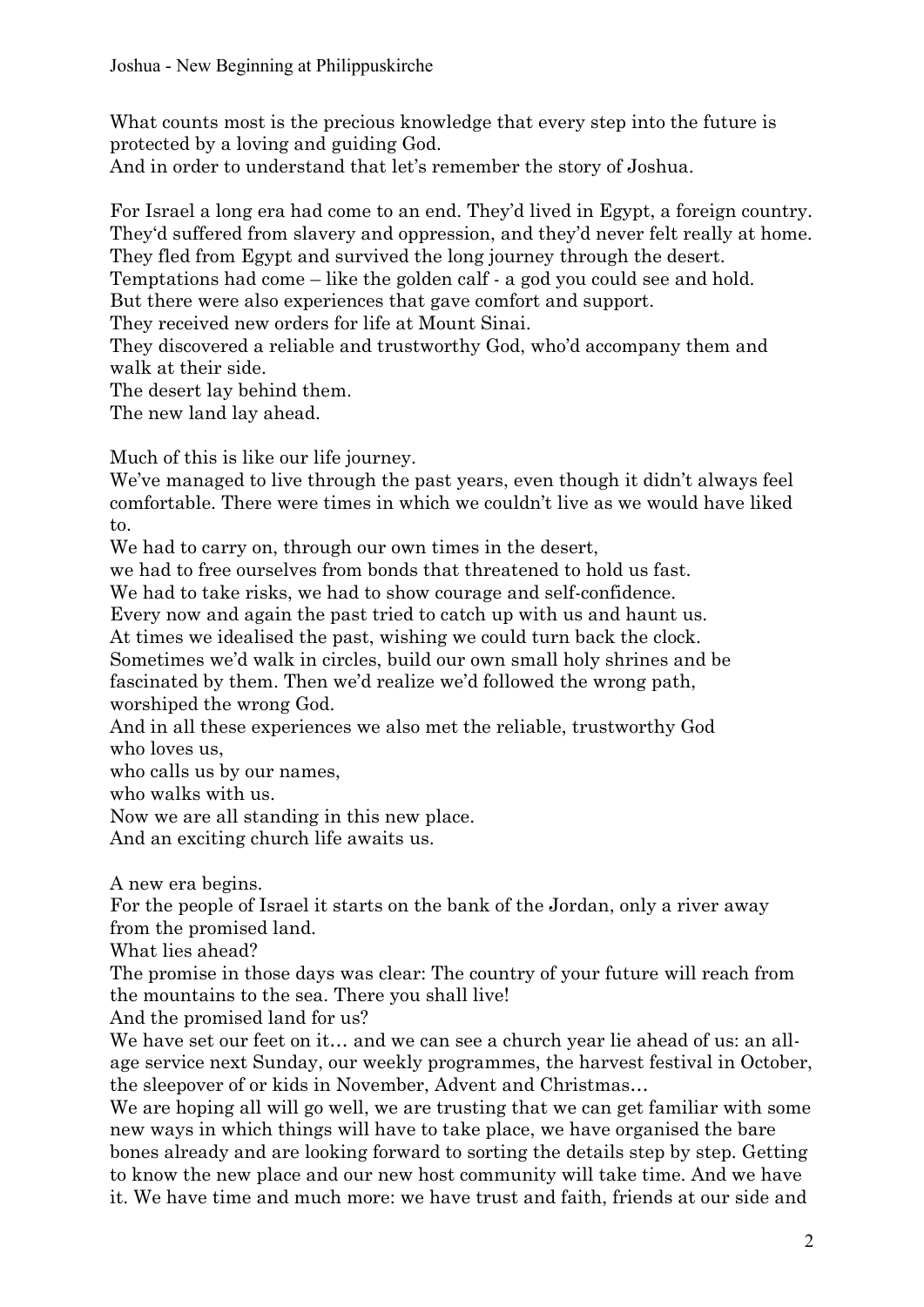brothers and sisters who share the loads and burdens which threaten to weigh us down!

We wish to find a home, to settle down, to celebrate life in community and to live a life of peace and calm…

The promised land –we are standing at the river's edge, picturing what it will be like.

And we can hear the words Joshua heard:

When you go, no one shall be able to stand against you, no one will stop you. As I was with Moses, so will I be with you, I will not fail you or forsake you. Just be strong and courageous…

The people of Israel standing at the Jordan, will eventually cross over and enter the new land.

But: the new land is not an empty country.

The Canaanites live there already:

cities and city walls, farms and fields, people like you and me…

The land is already cultivated and inhabited.

There is a church here who has their own plans and programmes.

People who have been around longer than we have…

And we expect to get to know each other, to walk miles together and find out what our church lives can look like if lived in togetherness.

We may have to change old habits and embrace new ways of communicating, organising and carrying out things… And in God"s name we will manage successfully.

We should not be fearful, but thoughtful.

We should not hold back but share freely.

We should not be shy but see the richness we already have which can be shared here in the new place.

And we have God"s promise:…do not be frightened or dismayed, for the Lord your God is with you wherever you go…

Our new place is filled already with people, ideas, history, memories of joy and pain.

And with challenges..., but also with God's grace going ahead of all of us: Peace Church people and the Philippuskirche folk.

And, in all that, we won't be taking one step that God will not watch over.

"Every place that the sole of your foot will tread upon I have given to you".

I am already there with all my love and support.

I won"t leave you on your own.

Now go on and cross the Jordan, you and all these people!

Let us follow this call, and let our guide be the love of God.

No one shall enter the new land with ideas of power, competition and selfishness. Wherever we walk we walk in the footsteps of Christ.

And the only commandment we listen to is his love.

…do not turn from it to the right hand or to the left!

Don"t turn away when you face a challenge.

Keep your eye fixed on your goal.